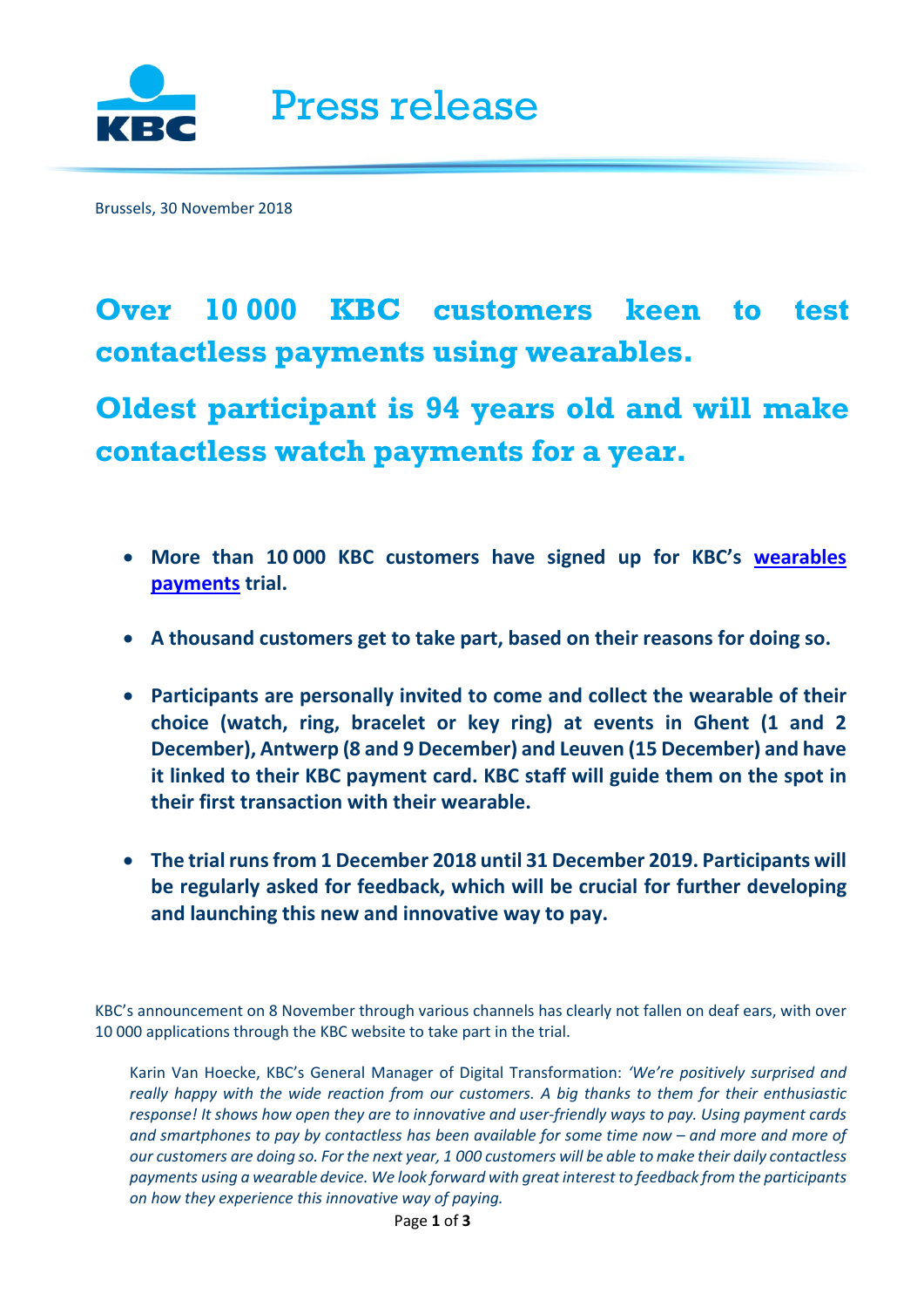### *Who are the more than 10 000 enthusiastic candidates?*

Applicants were from all over Flanders. Breaking the figures down per event gives the following result:

- o Ghent: 3 600 applicants
- o Antwerp: 3 400 applicants
- o Leuven: 3 000 applicants

Some 70% of applicants were male, 30% female.

Candidates of all ages applied:

- o 18-29: 26%
- o 30-39: 24%
- $O$  40-49: 21%
- o 50-59: 16%
- o 60-69: 11%
- o Over 70: 2%

#### *Who are the 1 000 finalists and which wearable did they choose?*

- o 252 participants chose a LAKS watch
	- 413 participants took a ring
	- 180 participants will pay by contactless for a year with a key ring
	- 155 participants opted for a bracelet
- o The oldest participant is 94 years old and will use a LAKS watch.
- o The average age of the trial participants is 39.
- o 55% are male/45% are female

The trial **starts on 1 December 2018 and will finish at the latest on 31 December 2019**. KBC will regularly ask participants for feedback and also keep them informed using special trial progress newsletters.

The trial is being run in association with Maestro, so participants may need to ask at some sales points for payment terminals to be enabled to accept Maestro payments.

Customers will be able to make fully secure wearable payments anywhere they see the Maestro sign.





## **For more information, please contact:**

Viviane Huybrecht, General Manager of Corporate Communication/KBC Group Spokesperson Tel.: + 32 2 429 85 45 | E-mail: [pressofficekbc@kbc.be](mailto:pressofficekbc@kbc.be)